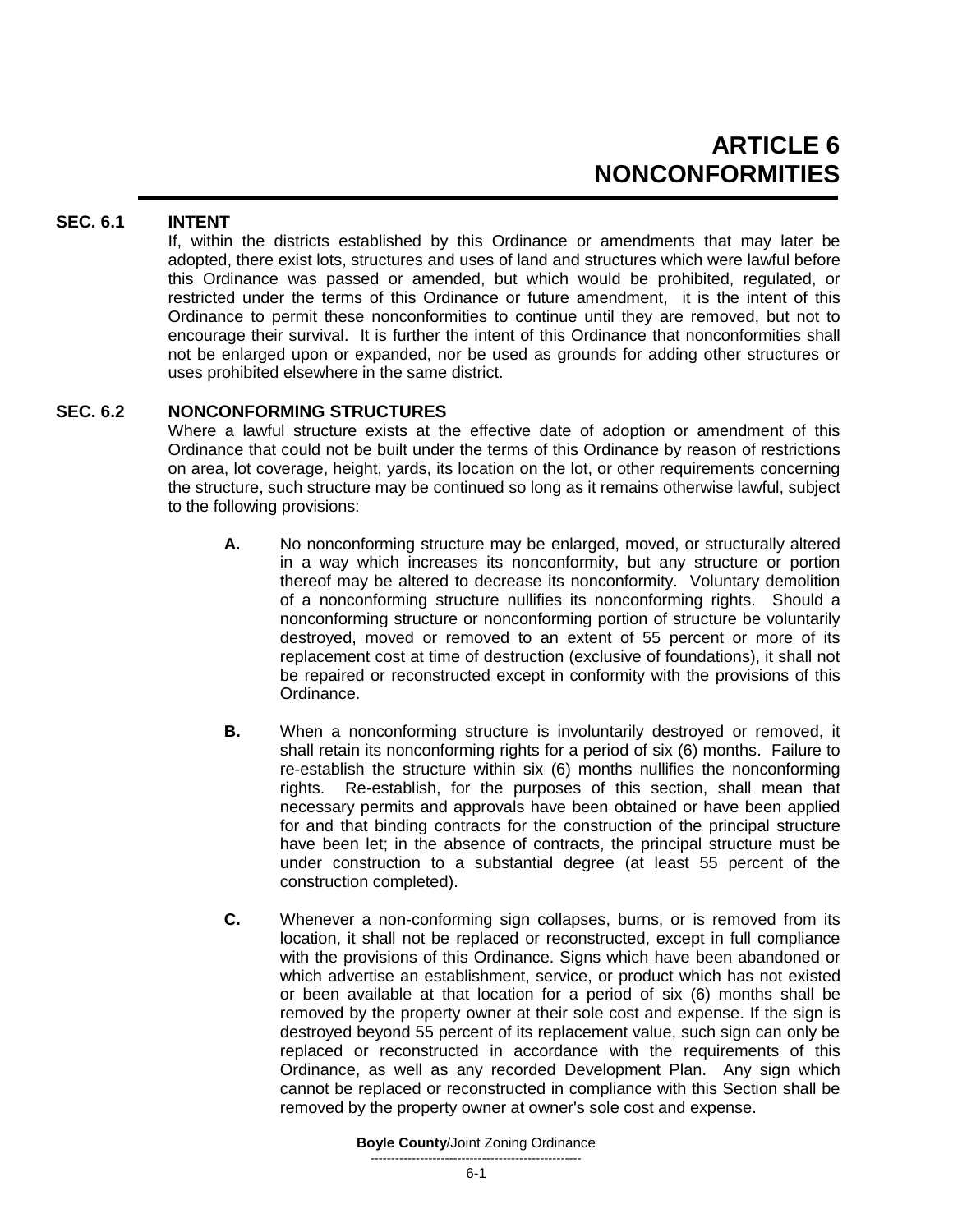**Article 6**

#### **----------------------------------------------- Nonconformities**

- **D.** A nonconforming structure may be altered to the extent necessary to comply with a lawful order of government officials.
- **E.** Existing nonconforming structures located in the special flood hazard area shall not be expanded but may be otherwise modified, altered, or repaired provided such measures incorporate flood-proofing of the structure in accordance with FEMA standards.

## **SEC. 6.3 NONCONFORMING USES OF LAND**

Where at the time of passage of this Ordinance or amendments, lawful use of land exists which would not be permitted in the district under the terms of this Ordinance, the lawful use may be continued so long as it remains otherwise lawful subject to the following provisions:

- **A.** No nonconforming use, except single family residential uses, shall be enlarged, increased or extended to occupy a greater area of land than was occupied at the effective date of adoption or amendment of this Ordinance;
- **B.** No nonconforming use shall be moved in whole or in part to any portion of the lot or parcel other than that occupied by such use at the effective date of adoption or amendment of this Ordinance;
- **C.** A nonconforming use may continue indefinitely; however, if any nonconforming use of land ceases for any reason for twelve (12) consecutive months or more, except where government action impedes access to the premises, the nonconforming status shall be nullified. Any subsequent use of land shall be in conformity with the regulations of the district in which it is located;
- **D.** Sale of a property containing a nonconforming use shall have no effect on the nonconforming status;
- **E.** Where nonconforming use status applies, the removal or destruction of the occupied principal structure shall eliminate the nonconforming status of the land. Destruction for the purpose of this subsection is defined as damage to an extent of more than 55 percent or more of its replacement cost, exclusive of foundation, at time of destruction.

# **SEC. 6.4 NONCONFORMING LOTS OF RECORD**

- **A.** A nonconforming lot of record is any lot which was lawfully created prior to the adoption of the Zoning Ordinance but which has a smaller minimum lot area, frontage, or width than now required for that zoning district.
- **B.** A nonconforming lot of record may be used in accordance with the other applicable regulations for that zoning district. The subdivision of a nonconforming lot that creates a greater nonconformity is prohibited. The minor adjustment of lot lines between nonconforming lots may be allowed as long as an additional lot is not created.
- **C.** The Building Inspector and Planning Commission Director may approve Building and Zoning Permits for a lot of record if the proposed structure can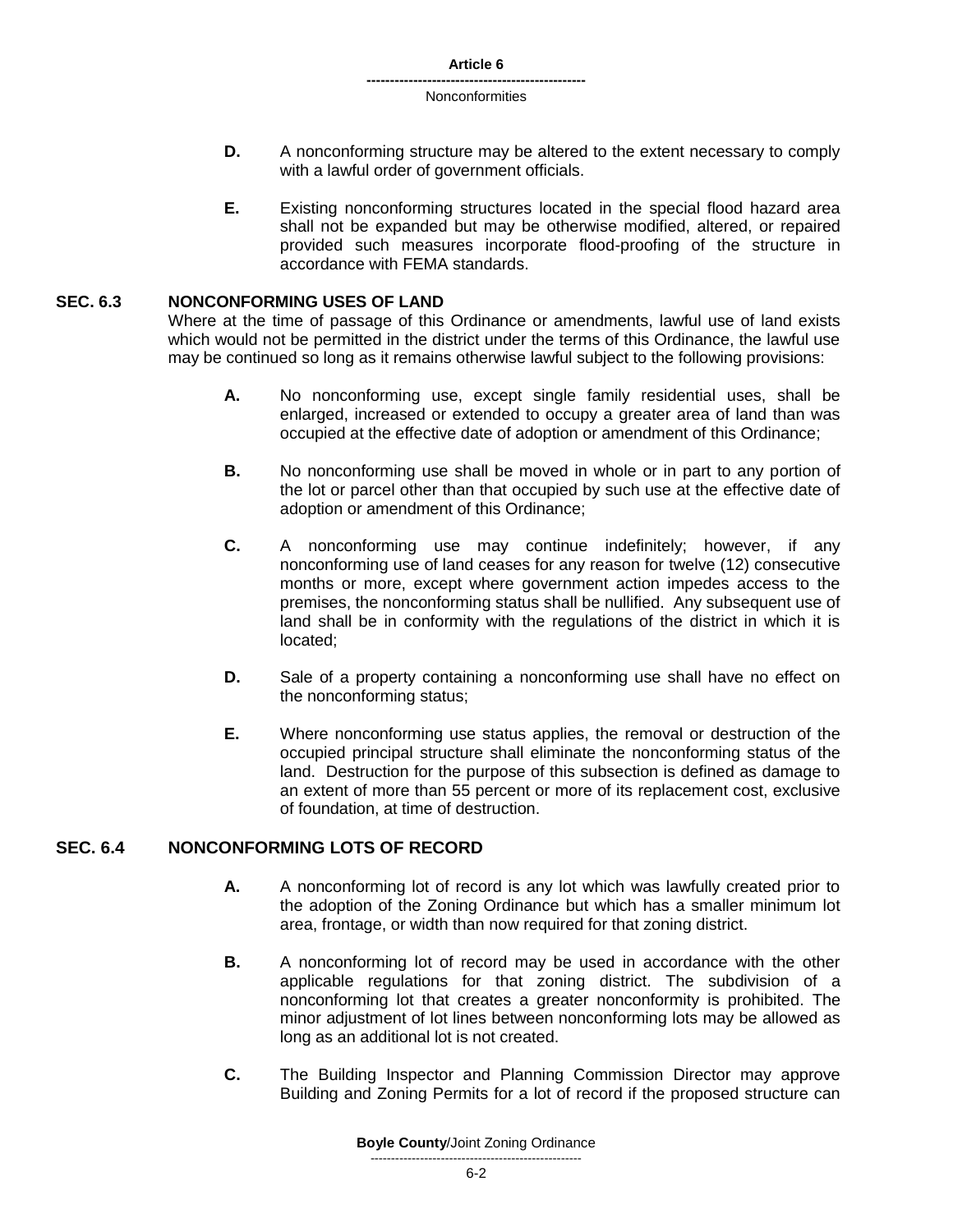#### **Article 6**

#### **-----------------------------------------------** Nonconformities

comply with all district development standards except minimum lot area, frontage, or width. Variance of any other development standard must be obtained only through action of the Board of Adjustments.

## **SEC. 6.5 REPAIRS AND MAINTENANCE**

- **A.** On any nonconforming structure or portion of a structure containing a nonconforming use, any change that does not require a building permit is considered routine maintenance and shall not affect the nonconforming status.
- **B.** If a nonconforming structure or portion of a structure containing a nonconforming use becomes physically unsafe or unlawful due to lack of repairs and maintenance and is declared by any Building or Fire Official to be unsafe or unlawful by reason of physical condition, it shall not thereafter be restored, repaired, or rebuilt except in conformity with the regulations of the district in which it is located.
- **C.** Signs which are not prohibited on-premise signs and in legal existence on the effective date of this Ordinance and not in conformity with the provisions of this Ordinance may remain in place and shall be referred to as nonconforming signs. Only routine maintenance may be performed on the sign and its structure until such time as the sign is brought into conformance with these regulations. Routine maintenance is limited to replacement of nuts and bolts, cleaning and painting, or manipulating to level or plumb the device but not to the extent of adding struts or guys for the stabilization of the sign or structure or substantially changing the sign. The routine changing of messages is considered to be routine maintenance but the replacement of new casing/ framing or additional panels or replacing of facing material type shall not be considered routine maintenance.

## **SEC. 6.6 CONDITIONAL USES NOT NONCONFORMING USES**

Any use which is permitted as a conditional use in a district under the terms of this Ordinance shall not be deemed a nonconforming use in such district but shall without further action be considered a conforming use.